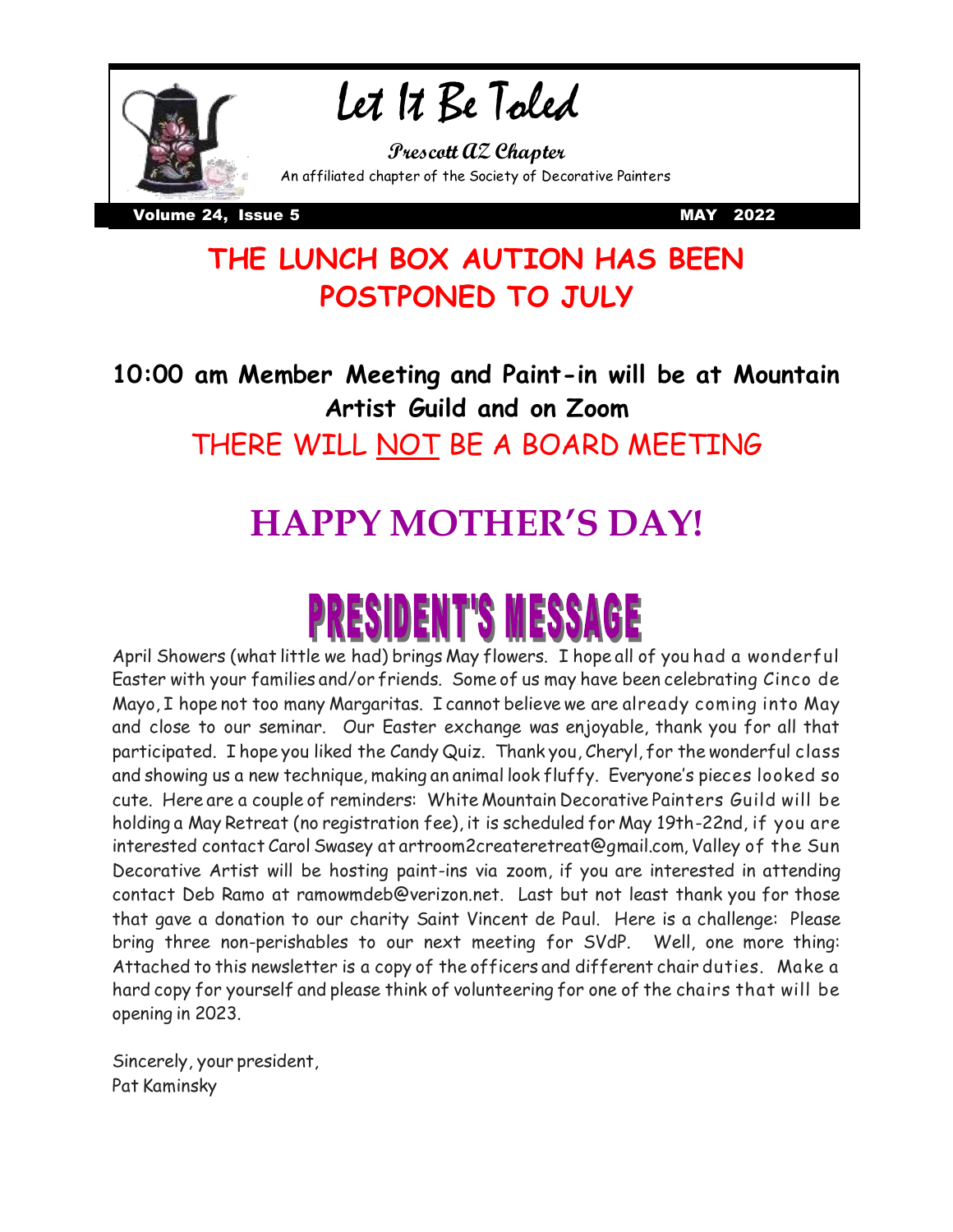#### **2022 Board of Directors**

| President      | Pat Kaminsky     |
|----------------|------------------|
| Vice President | Barbara Cowley   |
| Secretary      | Marcia Mallicoat |
| Treasurer      | Cheryl Jacobson  |
|                |                  |

#### Committee Chairs

Attendance Jo Pruett Historian Jody Glaser Library Marcia Mallicoat Memory Boxes Barbara Cowley Newsletter Cheryl Jacobson Seminars Bev Morn Ways and Means Jo Pruett Sunshine Nancy Emeigh Paint-Ins Sherry Cooke-Hurm Web Master Sharon Carlson and Kathy Bigham

## Saturday, May 7th **Next LIBT Meeting**

#### **10:00 am Meeting**

Paint-in begins right after the meeting and this month we will be doing Patriotic Frog with Deb Ramo.

The projects can be viewed on our website [www.libt.org](http://www.libt.org/)

Contact Sherry Cooke-Hurm for more information and to sign.

Regular meetings begin at 10:00 am and are on the first Saturday of each month with a number of exceptions. They are held at Mountain Artists Guild, 228 N. Alarcon, Prescott. Paint-ins follow the meetings and cost only \$5.00.



## EXCHANGES

Share your amazing talent!

We will have one more exchange this year - Christmas**.** Christmas is an ornament to exchange at the Christmas Party in December.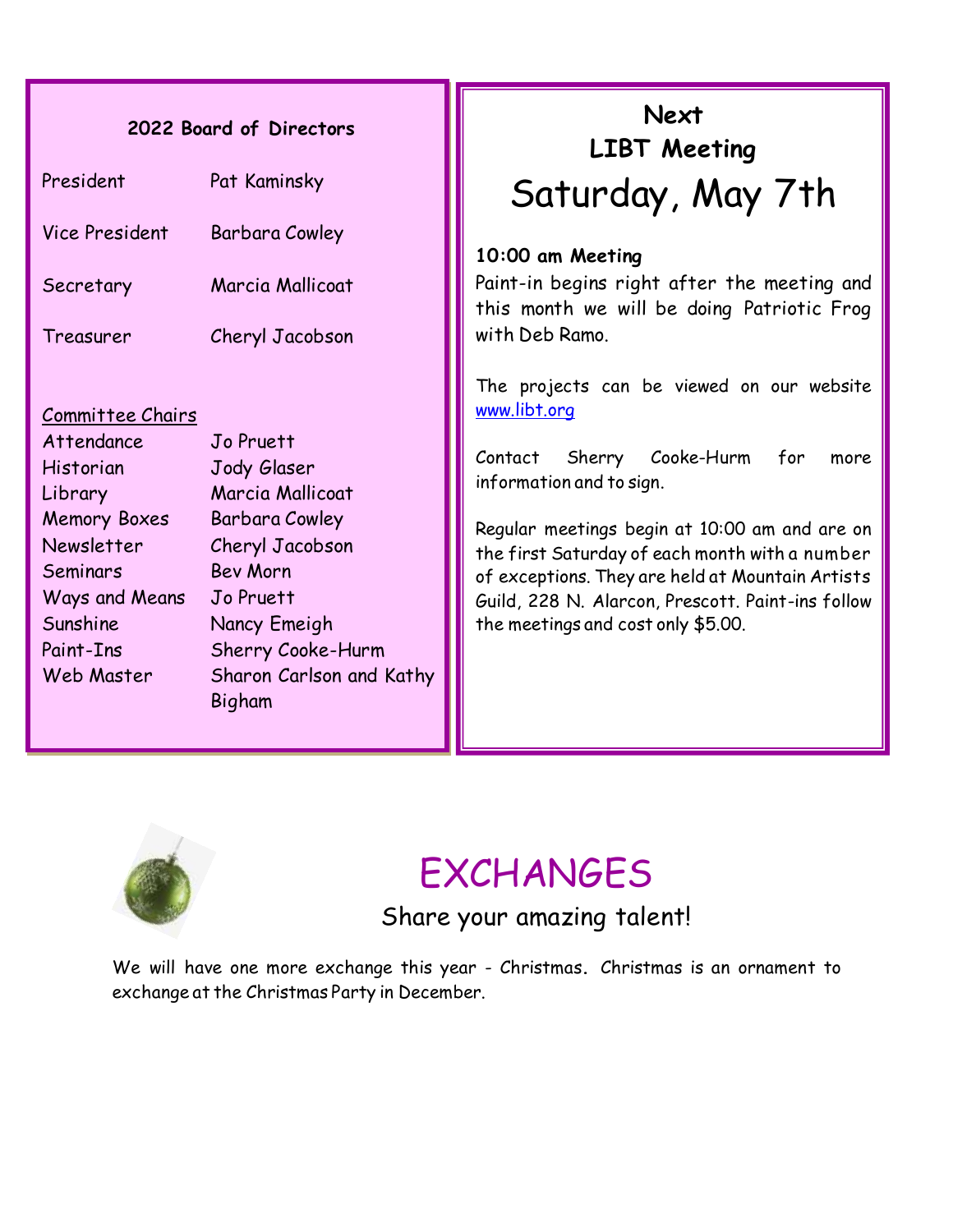| CALENDAR AT A GLANCE 2022<br>All meetings and Paint-ins will be hybrid - in person and on zoom. |                                                          |  |
|-------------------------------------------------------------------------------------------------|----------------------------------------------------------|--|
| May 7                                                                                           | Patriotic Frog with Deb Ramo                             |  |
| June 3 & 4                                                                                      | Seminar with Maxine Thomas                               |  |
| July 9                                                                                          | Lunch Box Auction and Thanksgiving Truck with Judy Lopez |  |
| $2nd$ Sat                                                                                       |                                                          |  |
| August 6                                                                                        | Pencil of Strawberries with Pat Kaminsky                 |  |
| September 10<br>$2nd$ Sat                                                                       | Christmas Truck with Judy Lopez                          |  |
| October 8<br>$2nd$ Sat                                                                          | Amish Country with Arla Gill                             |  |
| November 5                                                                                      | Ornaments with Pat and Tava                              |  |
| December                                                                                        | Christmas Party and Ornament Exchange                    |  |

### **LUNCH BOX AUCTION POSTPONED TO JULY**

The Lunch Box Auction is a fundraiser for our club that we hold every year and will be on July 9th this year. The board decided the auction will **NOT** include a lunch as it has in the past before COVID. We will just auction off the piece painted and signed by you. The surface you use does not have to be a lunch box. It's an opportunity to make money for the Club and go home with a treasure painted by a fellow artist.

*\_\_\_\_\_\_\_\_\_\_\_\_\_\_\_\_\_\_\_\_\_\_\_\_\_\_\_\_\_\_\_\_\_\_\_\_\_\_\_*



### *Happy Birthday to Our May Gals*

| <b>Sherry Cooke-Hurm</b> | May 2         |
|--------------------------|---------------|
| <b>Barbara Cowley</b>    | <b>May 27</b> |
| Linda Conn               | <b>May 26</b> |
| <b>Pat Kaminsky</b>      | <b>May 31</b> |

Today we celebrate your birthday and toast to all things best, and this coming year for you will be your happiest.

Birthday Raffle: This is a monthly fundraising raffle so please paint something to auction. Refreshments are provided by birthday girls and all who wish to contribute goodies.

*\_\_\_\_\_\_\_\_\_\_\_\_\_\_\_\_\_\_\_\_\_\_\_\_\_\_\_\_\_\_\_\_\_\_\_\_\_\_\_\_\_\_\_\_\_\_\_\_\_\_*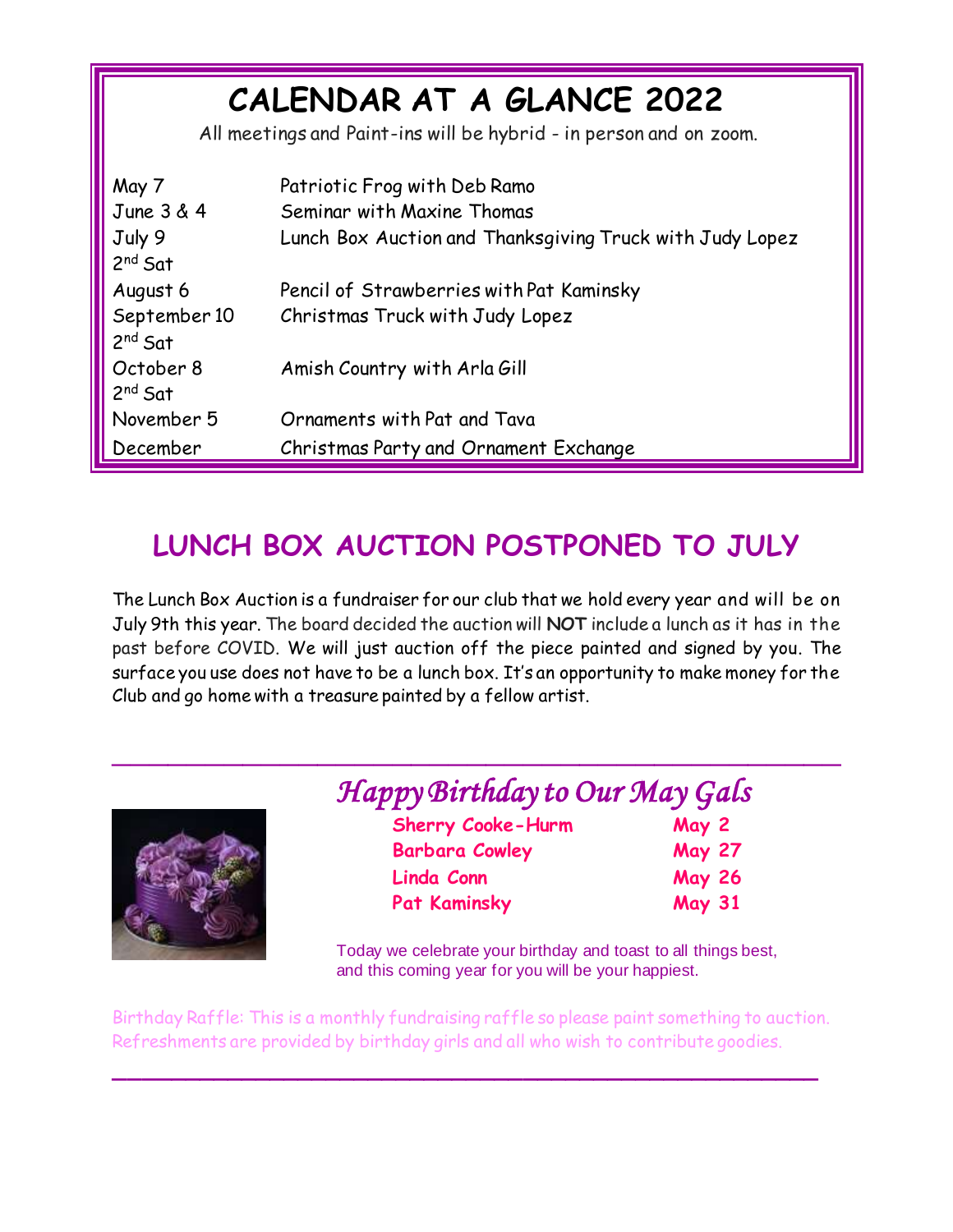## THE APRIL PAINT-IN WAS A DELIGHT!

The April paint-in was a delight! Cheryl did a fantastic job teaching the Dragonfly Bear piece. We learned new techniques for building up texture and softening the colors as we went. We had twelve painters and we all reached multiple levels of completion. At the end, Cheryl demonstrated how to use the Liquid Glass and fine glitter to achieve just the right amount of sparkle and magic. As always, there were tasty treats .



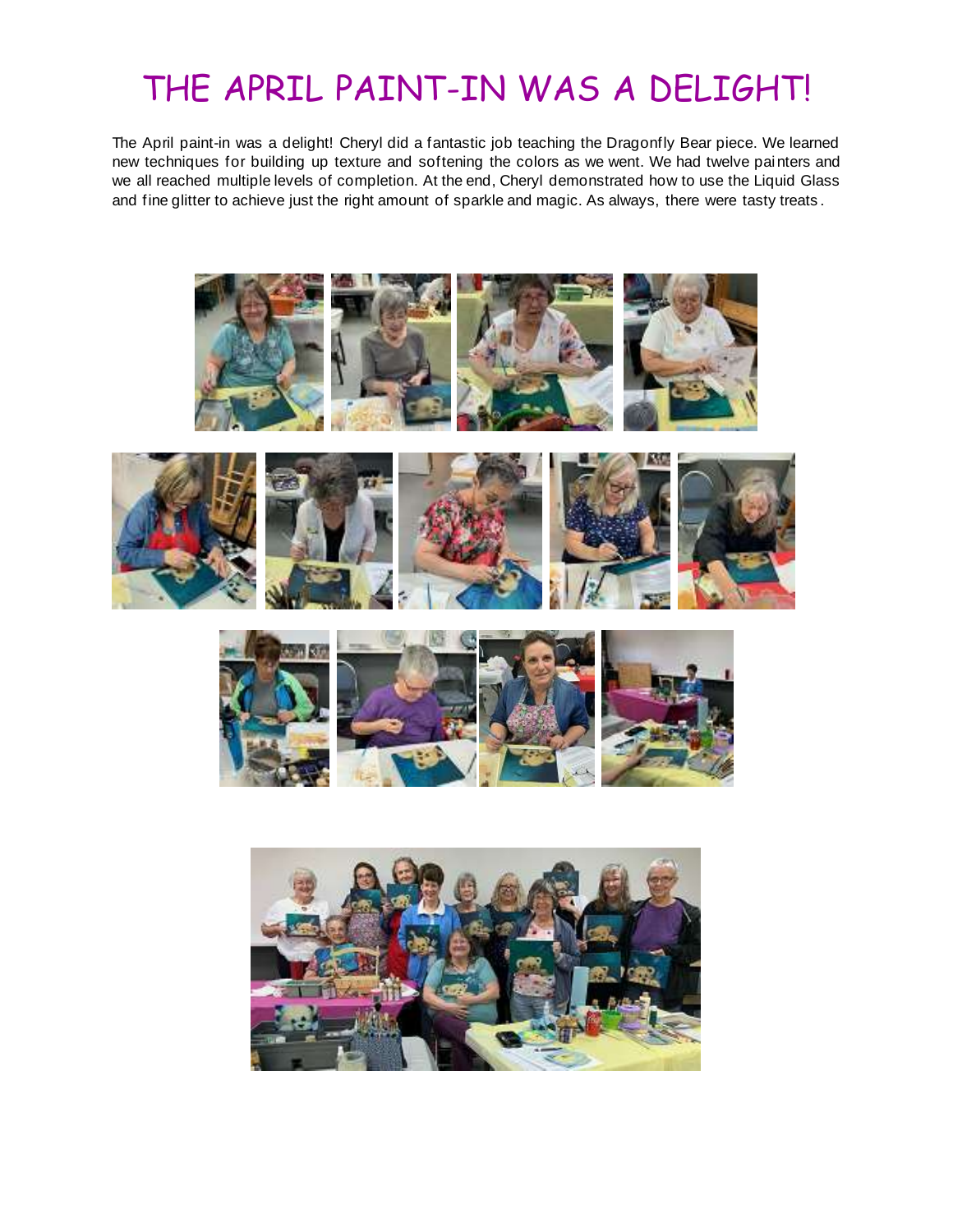## EGG EXCHANGE

Thank you to all who participated in the Egg Exchange. They are all so cute! And we were able to take home another treasure painted by a fellow painter.





#### MAY

The May paint-in is a Barbara Stock design, with permission, taught by Debbie Ramo. It will be a hybrid class. She will teach in person. Fee is \$3.00. Surface of choice but she If where a hydrid class: one when cash in personal conduction.<br>*Is suggesting a one gallon paint can or watering can or flower pot.* 



### JUNE

There will not be a regular paint-in this month as we will be having our Seminar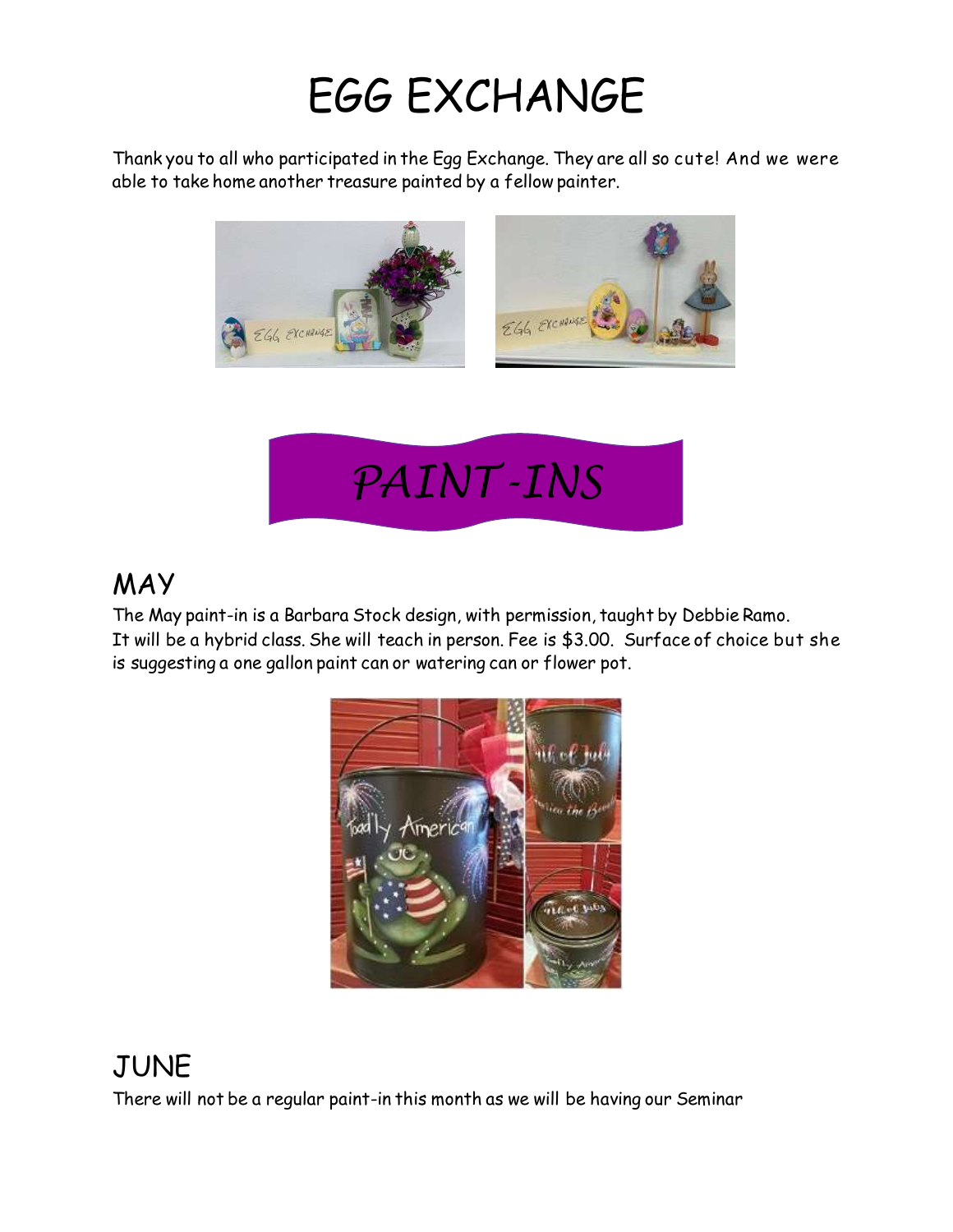## FUNDRAISERS

#### Message from Jody Glaser, Chairperson

Thank you everyone for all the donations for our Bazaars. The date for Artisan In The Pines has been set for September 17th. That is only 5 months away. Paint, Paint, Paint.

#### Items received in April:

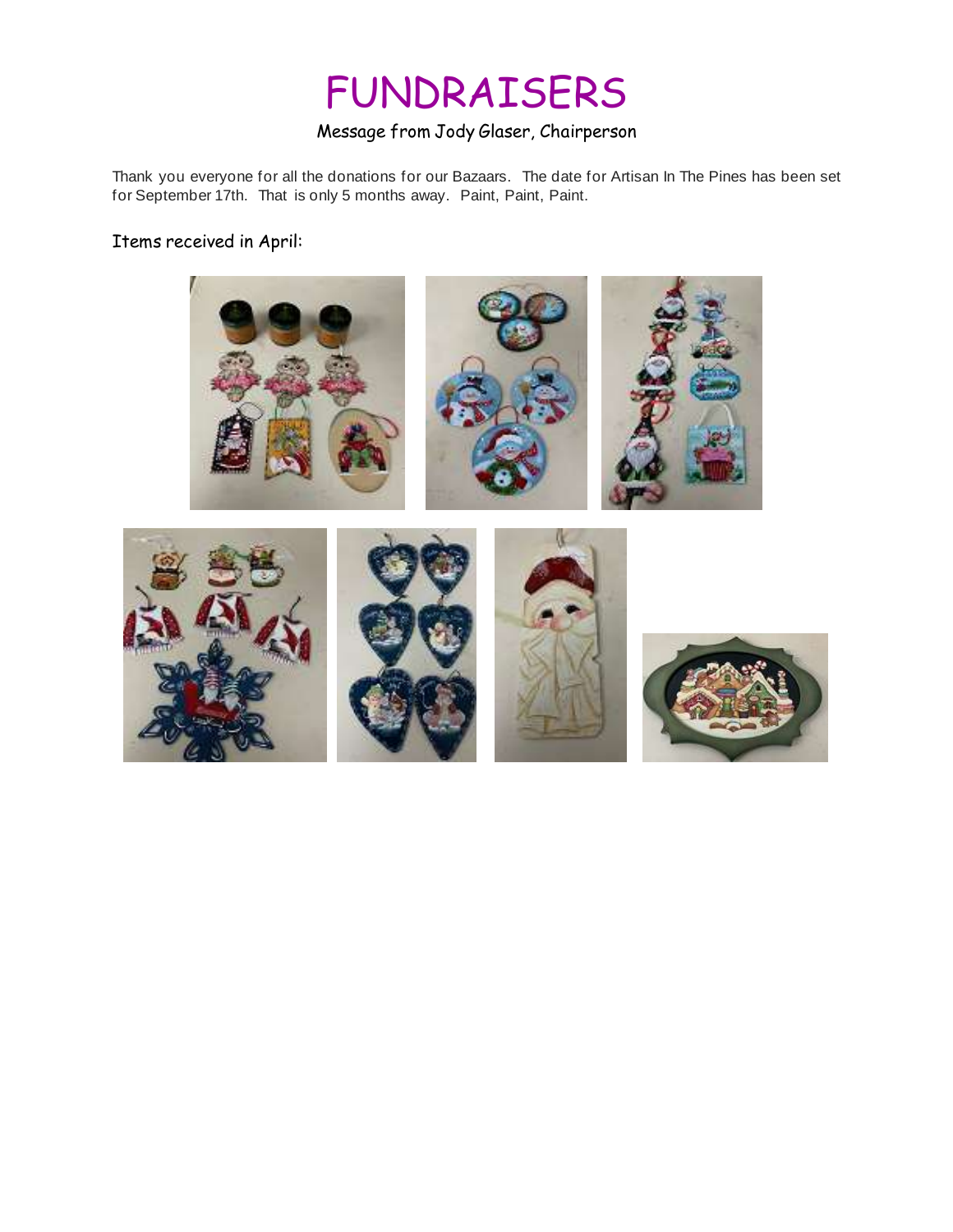

LIBT will be hosting a seminar with Maxine Thomas Friday and Saturday, June 3 & 4, 2022 9:00 am – 5:00 pm At Mountain Artists Guild 228 N. Alarcon Street, Prescott, AZ. 86301 Cost \$40 per day Bev Morn, Chairwoman

We are excited to have a 2 day seminar in person with Maxine Thomas.

Cost is \$40.00 per day, seating is limited to 20 students. We still have some available for both days. When you sign up, half of cost is due as deposit, balance due the following month.

If ordering a surface cost is due at that time. The Friday piece is on a wood cheeseboard cost \$ 7.00. The Saturday piece is on a molded flat panel cost is \$ 8.00. All instructions for projects will be supplied

LIBT is providing pizza and salad for Friday lunch. Saturday will be bring your own. Chapter is also providing: coffee, water, and snacks both days.

Please send deposit to Treasurer: Cheryl Jacobson

Any questions or concerns contact Bev Morn, Seminar Chair

Hope you can attend.



Friday Class



Saturday Class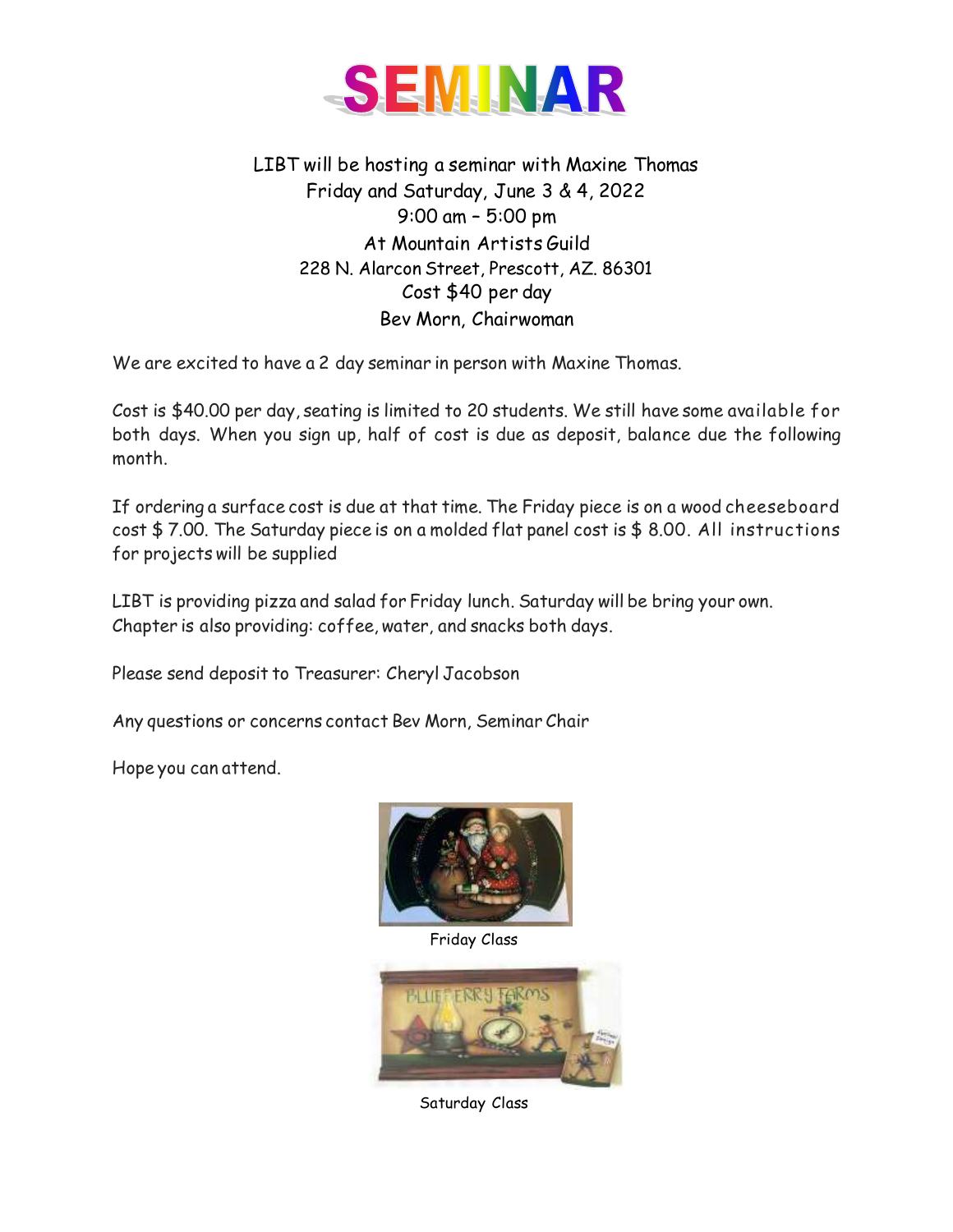# STUFF AND SUCH



The lucky winner of the brush in April was Pat!

#### BIRTHDAY GIRL RAFFLE

Marcia painted a cute bunny and the lucky winner was Jo. Donna painted a cute flower pot with a plant and the lucky winner was Tava.



#### SHOW AND TELL

Barbara, Donnamarie, Bev, Pat and Jody brought in beautifully painted pieces to share.

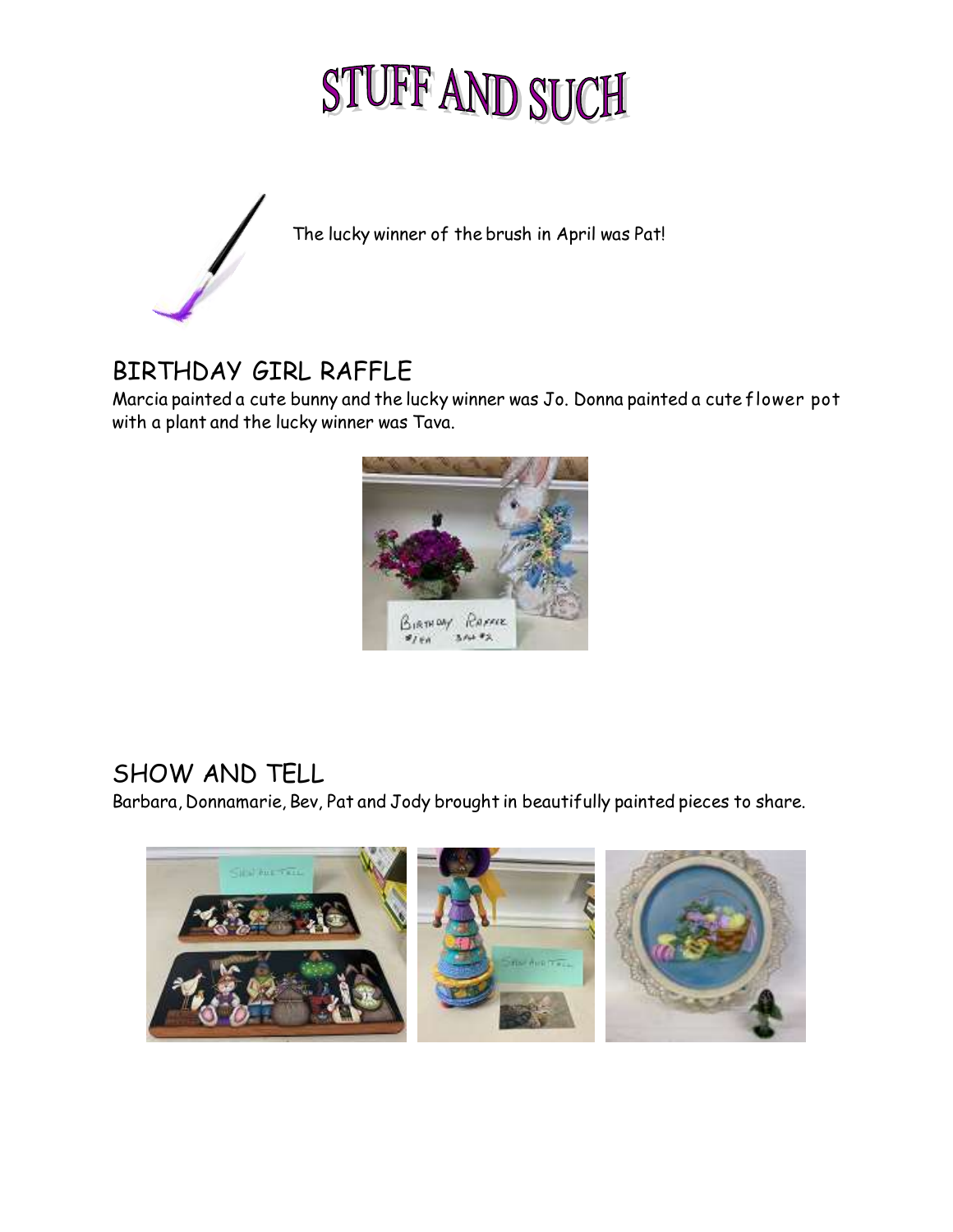

#### TREASURE BOXES and MEMORY BOXES

Barbara has been researching who to send Memory Boxes to and discovered that memory boxes were too small to put items in. She looked into the larger Treasure Boxes and found Phoenix Children's Hospital would like them. She is looking for where the surfaces can be purchased. They should be shoe box size, 12" by 8.5" in length and 3-8" in depth. You can look up on computer for patterns at Tole Friend Memory Box Association, patterns by Sharon Harwood. The boxes can have bears, bunnies, children's toys, children, baby faces, flowers, things that are typical of children's decorations. However, they do not want religious symbols. More information will be forthcoming.

#### ST. VINCENT DE PAUL CHARITY UPDATE

We are moving forward with our charities. We are still collecting food and monetary donations for St. Vincent de Paul.

> LET IT BE TOLED Member Meeting Minutes April 2, 2022

Start: 10:15 Guests: none

Paint-In: April is Cheryl's painted Teddy Bear. May is Deb Ramo's Frog with fireworks. Surface of your choice. Instructions to be emailed to you. Please place \$3 on your table for May's teacher's reimbursement for supplies.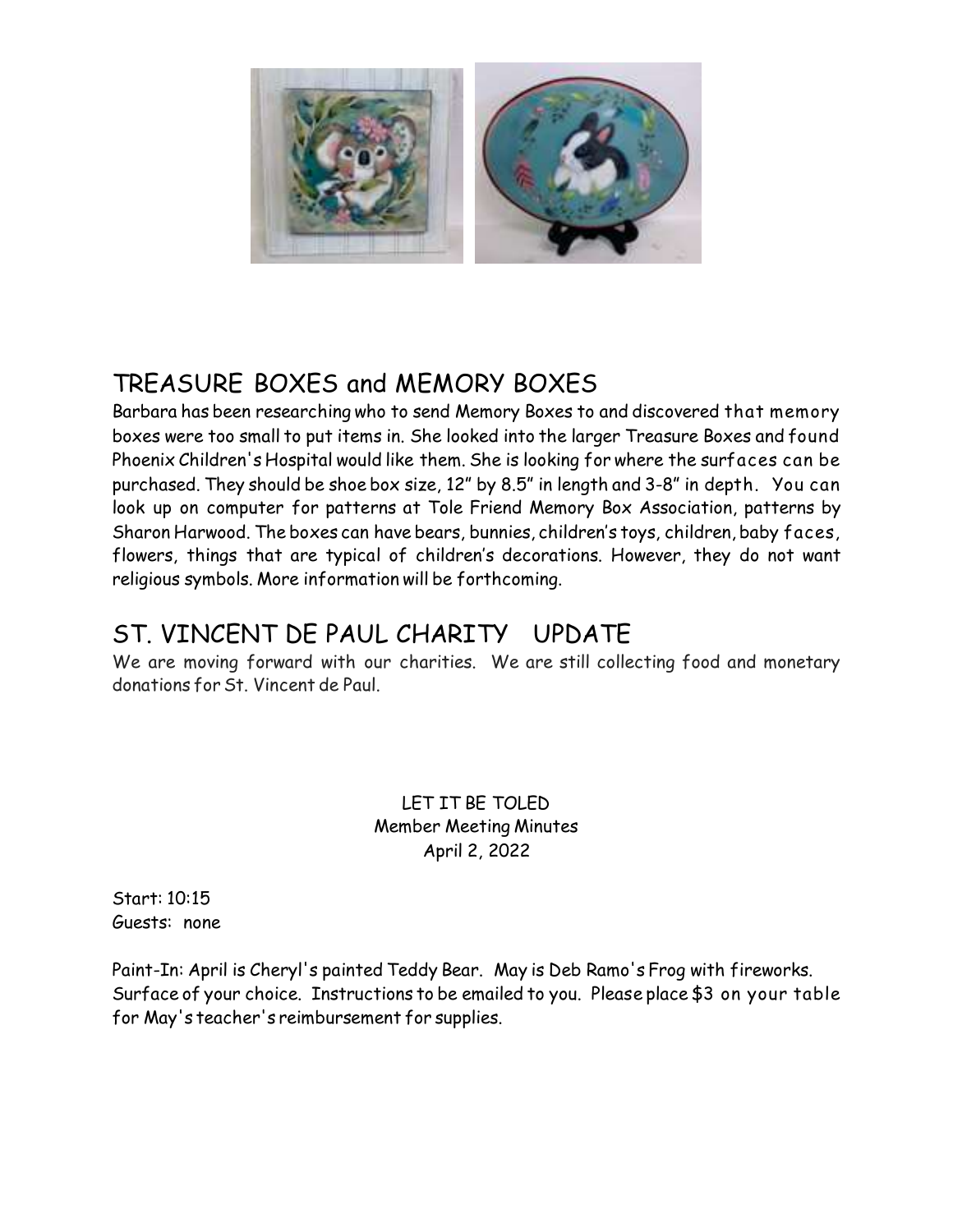Seminar: Bev. Friday 18 Saturday 17. Bev brought Coral Cloud for faces. Blueberry boy. Five free surfaces have been provided by Pinecraft. Bev will bring salad, Cheryl a dessert. Pizza will be provided Saturday.

Charitable: Barbara brought boxes to paint for children. Please bring non-perishable food for St. Vincent de Paul.

Minutes: accepted.

Membership: none.

Fundraiser: We received lots of painted ornaments. Please keep up the good work.

Way and Means: Brush won by Pat Kaminsky

Birthday girl none. Donna Marie provided Pansy vase and Marcia a painted bunny.

Christmas Party news: none

Library: New books were brought today.

Other: Pat will provide a description of chairs and duties for the openings of historian, Paint-in co-chair, Seminar Chair. Show and Tell by Jody, Pat, Donna Marie and Barbara.

You may take patterns and books donated. Please give Cheryl a small donation.

Adjourned 10:40

#### Marcia Mallicoat

I don't have a list of books that I bring each month. I just have been going through the alphabet. The library is always open.